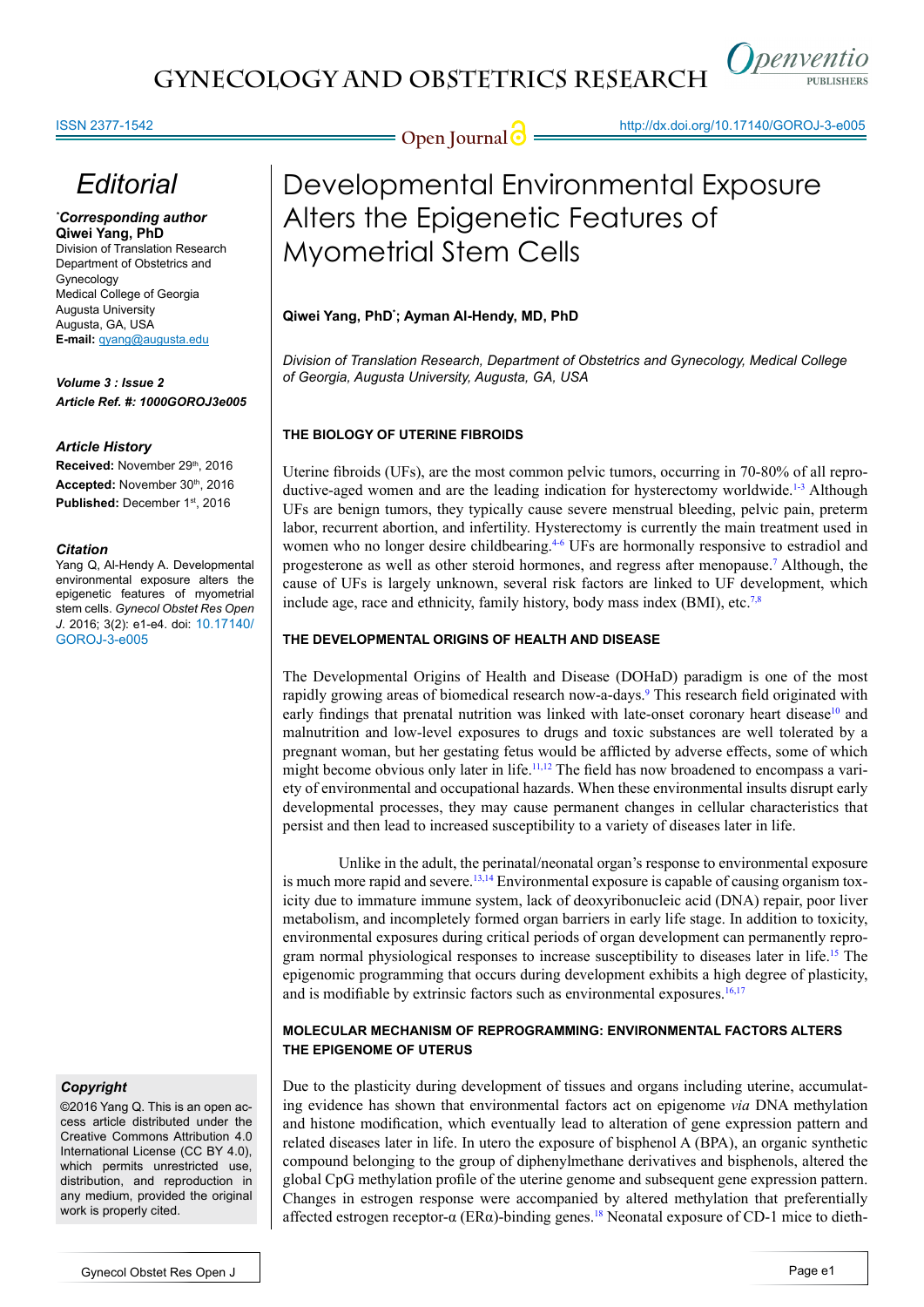**GYNECOLOGY AND OBSTETRICS RESEARCH**



**Open Journal & Altip://dx.doi.org/10.17140/GOROJ-3-e005**<br> **Open Journal & Altip://dx.doi.org/10.17140/GOROJ-3-e005** 

ylstilbestrol (DES), a synthetic non-steroidal estrogen of the stilbestrol group, induced uterine adenocarcinoma in aging animals, concomitantly decreasing DNA methylation of nucleosome binding protein 1 (Nsbp1) promoter CpG Island (CGI) in the uteri which leads to persistent overexpression of Nsbp1 throughout life.<sup>16,19</sup> Moreover, 17β-estradiol and other environmental estrogens (DES and genistein) are capable of inducing phosphoinositide 3-kinase (PI3K)/AKT non-genomic estrogen receptor signaling to the his-tone EZH2,<sup>[20](#page-3-1)</sup> and therefore reduced levels of trimethylation of lysine 27 on histone H3 in hormone-responsive cells.<sup>20,21</sup> These studies provide a direct link between xenoestrogen-induced nuclear hormone receptor signaling and modulating of epigenetic machinery in response to environmental estrogen in UFs.

## **EPIGENETIC REPROGRAMMING OF STEM CELLS IN UTERINE FIBROIDS IN RESPONSE TO EARLY-LIFE EXPOSURES TO ENDOCRINE DISRUPTING CHEMICALS**

For environmental diseases, a central subject to resolve is the role of stem cells in the tumorigenesis or pre-cursors of degenerative diseases. Developmental adverse exposures may affect the highly regulated differentiation of hematopoietic stem cells, and even slight changes in the feature of these cells may serve as indications of health effects that may not be observed until later in life and may be magnified during the entire life.<sup>[22](#page-3-2)</sup> The environmental exposure directs the behavior of stem and progenitor cells, the fundamental source from which all tissues derive. However, environmental health studies are lacking on stem cells.[17](#page-2-9) UF growth and progression depend on a specialized subpopulation of tumor cells, termed tumor initiating cells (TICs).<sup>3,[23](#page-3-3)</sup> Thus, TICs represent a critical therapeutic target, but the molecular mechanisms that regulate them are poorly understood.

To determine the mechanism underlying increased risk of UF development at stem cell levels, we have recently determined the effect of early-life exposure to endocrine disrupting chemicals (EDCs) on stem cell behavior as well as characterized myometrial stem cells (MSCs) as a target for ethnic and environmental factors that increase UF risk. We utilized Eker rats carrying a germ-line mutation in the tuberous sclerosis complex 2 (Tsc2) tumor suppressor gene, that are susceptible for development of UFs which share similar anatomic, histologic, and biologic features to human UFs.[24](#page-3-4) Using this model, we isolated and characterized Stro1<sup>+</sup>/CD44<sup>+</sup> MSC/progenitor-like cells that give rise to UFs, which resided in the rat cervix, a hypoxic niche in the uterus.<sup>25</sup> These Stro-1<sup>+</sup> /CD44<sup>+</sup> MSCs responded to environmental cues, and expanded in response to developmental environmental exposures that promote UF development.<sup>25</sup>

Human female reproductive tract has been shown to be a target for developmental programming as a result of inappropriate early life hormone exposure.<sup>17[,26](#page-3-6)</sup> Early life exposure to EDC compounds have been connected to increased risk of adult onset of UFs in women.<sup>27,28</sup> Minority communities are particularly at risk for hazardous environmental exposures.<sup>[29-31](#page-3-7)</sup> However, similar inquiries in humans are lacking due to difficulties in collecting suitable human myometrial samples and/or to ascertain environmental exposures. We proposed that myometrium from a non-fibroid uterus that does not exhibit any detectable myometrial pathology (removed for benign gynecological indications such as pelvic organ prolapsed near the end of reproductive life≥45 years) would model normal myometrium (MyoN). In turn, myometrium collected from fibroid uteri, would model for at risk myometrium or myometrium that might be exposed in early life to injurious environmental hormonal disruptors or other toxins (MyoF). We collect these MyoF tissues at least 2 cm away from the closest fibroid to avoid any potential mechanical or paracrine effect of the fibroid tumor itself. We demonstrated by immunohistochemistry analysis that MyoF samples from African American and Caucasian, consistently exhibited significantly higher numbers of Stro1+/CD44+ MSCs as compared to age-, BMI-, and menstrual cycle phase-matched MyoN tis-sues.<sup>[25](#page-3-5)</sup>

Although the role of MSCs in development of UFs is extremely important,<sup>23,32,33</sup> the molecular mechanism underlying developmental exposure to EDCs and other toxins at MSCs levels has not been characterized before.<sup>[15](#page-2-7)</sup>By ribonucleic acid (RNA)sequencing analysis, we recently identified some key genes including estrogen responsive genes (ERGs) that are differentially regulated in MSCs early-life exposed to diethylstilbestrol (DES) verse control (VEH).<sup>34</sup> Subsequently, we performed gene set enrichment analysis on the ChIP-sequencing data and found enrichment of histone H3 trimethylated at lysine 4 (H3K4me3) (an active mark for gene transcription) at the promoters of ERGs in DES-MSCs as compared to VEH-MSCs. Furthermore, the increased expression of ERGs in DES-MSCs was positively correlated with the elevated H3K4me3 epigenetic mark[.34](#page-3-9) Our current study suggest that early life exposure to DES during sensitive periods of uterine development increases the risk of UF development by reprogramming the epigenome of MSCs towards a pro-fibroid epigenomic landscape. Further understandings of EDC-induced epigenetic alteration and DNA mutations in MSCs have the potential to substantially advance UF research.

### **ACKNOWLEDGEMENTS**

This work was supported in part by an Augusta University Startup package, the National Institutes of Health grant HD04622811 (to AA), and the Augusta University Intramural Grants Program (QY).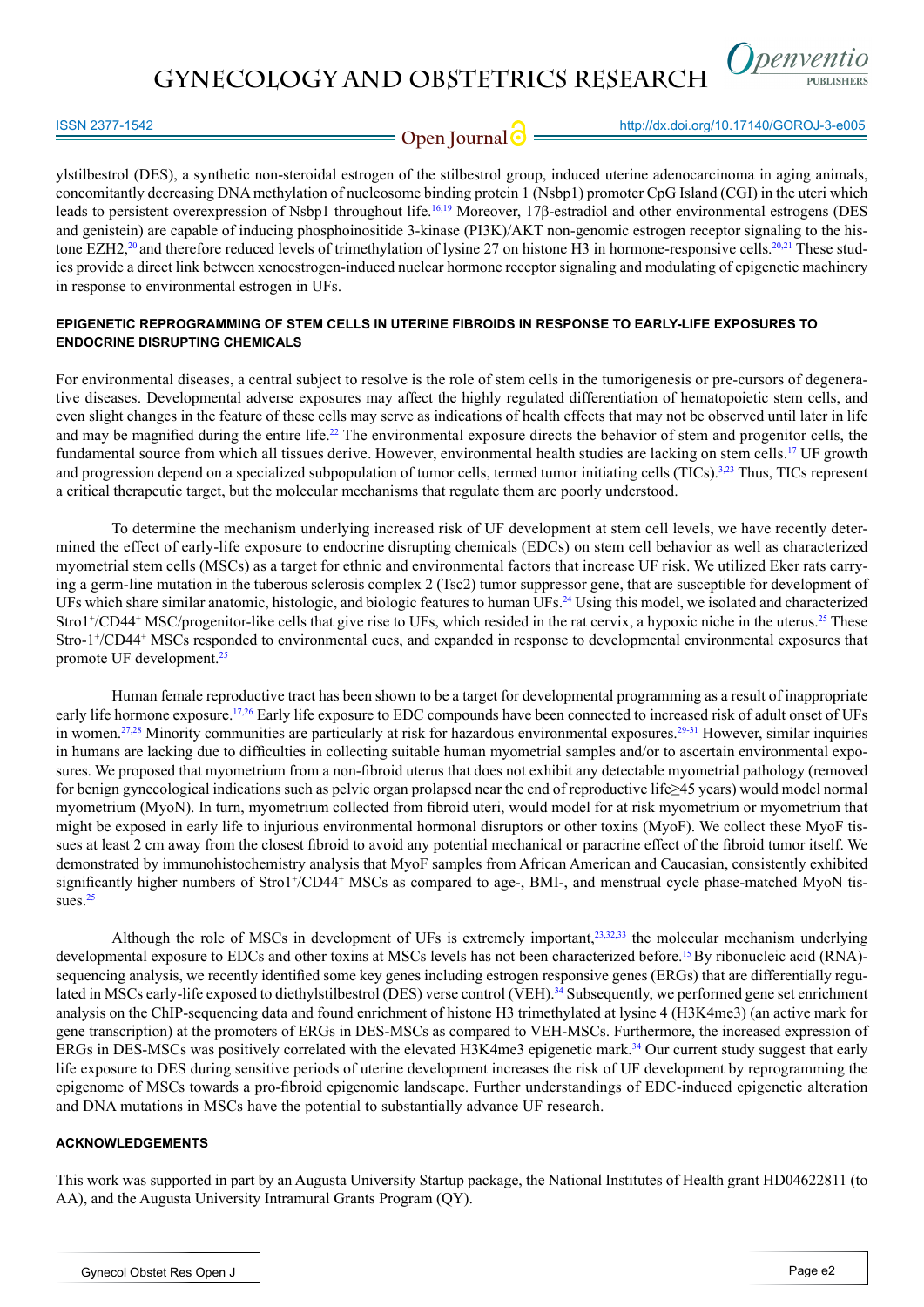

### **CONFLICTS OF INTEREST**

None of the authors have a financial relationship with a commercial entity that has an interest in the subject of this manuscript.

#### **REFERENCES**

<span id="page-2-0"></span>1. Al-Hendy A, Salama S. Gene therapy and uterine leiomyoma: A review. *Hum Reprod Update.* 2006; 12(4): 385-400. doi: [10.1093/](http://humupd.oxfordjournals.org/content/12/4/385.full) [humupd/dml015](http://humupd.oxfordjournals.org/content/12/4/385.full)

2. Bulun SE. Uterine fibroids. *N Engl J Med.* 2013; 369: 1344-1355. doi: [10.1056/NEJMra1209993](http://www.nejm.org/doi/full/10.1056/NEJMra1209993)

<span id="page-2-10"></span>3. Yang Q, Mas A, Diamond MP, Al-Hendy A. The mechanism and function of epigenetics in uterine leiomyoma development. *Reprod Sci.* 2016; 23(2): 163-175. doi: [10.1177/1933719115584449](https://www.ncbi.nlm.nih.gov/pubmed/25922306)

<span id="page-2-1"></span>4. Segars JH, Parrott EC, Nagel JD, et al. Proceedings from the Third National Institutes of Health International Congress on Advances in Uterine Leiomyoma Research: Comprehensive review, conference summary and future recommendations. *Hum Reprod Update.* 2014; 20: 309-333. doi: [10.1093/humupd/dmt058](https://www.ncbi.nlm.nih.gov/pubmed/24401287)

5. Sheiner E, Bashiri A, Levy A, Hershkovitz R, Katz M, Mazor M. Obstetric characteristics and perinatal outcome of pregnancies with uterine leiomyomas. *J Reprod Med.* 2004; 49(3): 182-186.

6. Hart R, Khalaf Y, Yeong CT, Seed P, Taylor A, Braude P. A prospective controlled study of the effect of intramural uterine fibroids on the outcome of assisted conception. *Hum Reprod.* 2001; 16(11): 2411-2417. doi: [10.1093/humrep/16.11.2411](http://humrep.oxfordjournals.org/content/16/11/2411.long)

<span id="page-2-2"></span>7. Flake GP, Andersen J, Dixon D. Etiology and pathogenesis of uterine leiomyomas: A review. *Environ Health Perspect.* 2003; 111(8): 1037-1054. Web site. <https://www.ncbi.nlm.nih.gov/pmc/articles/PMC1241553/>. Accessed November 28, 2016.

8. Laughlin SK, Schroeder JC, Baird DD. New directions in the epidemiology of uterine fibroids. *Semin Reprod Med.* 2010; 28(3): 204-217. doi: [10.1055/s-0030-1251477](https://www.ncbi.nlm.nih.gov/pubmed/20414843)

<span id="page-2-3"></span>9. Grandjean P, Barouki R, Bellinger DC, et al. Life-Long implications of developmental exposure to environmental stressors: New perspectives. *Endocrinology*. 2015; 156: 3408-3415. doi: [10.1210/EN.2015-1350](https://www.ncbi.nlm.nih.gov/pubmed/26241067%20)

<span id="page-2-4"></span>10. Barker DJ, Osmond C. Infant mortality, childhood nutrition, and ischaemic heart disease in England and Wales. *Lancet*. 1986; 1: 1077-1081. doi: [10.1016/S0140-6736\(86\)91340-1](http://www.thelancet.com/journals/lancet/article/PIIS0140-6736%2886%2991340-1/abstract)

<span id="page-2-5"></span>11. Barouki R, Gluckman PD, Grandjean P, Hanson M, Heindel JJ. Developmental origins of non-communicable disease: Implications for research and public health. *Environmental Health: A Global Access Science Source.* 2012; 11: 42. doi: [10.1186/1476-069X-](https://ehjournal.biomedcentral.com/articles/10.1186/1476-069X-11-42)[11-42](https://ehjournal.biomedcentral.com/articles/10.1186/1476-069X-11-42)

12. Heindel JJ, Balbus J, Birnbaum L, et al. Developmental origins of health and disease: Integrating environmental influences. *Endocrinology*. 2015; 156(10): 3416-3421. doi: [10.1210/EN.2015-1394](https://www.ncbi.nlm.nih.gov/pubmed/26241070)

<span id="page-2-6"></span>13. Yang Q, Sun M, Ramchandran R, Raj JU. IGF-1 signaling in neonatal hypoxia-induced pulmonary hypertension: Role of epigenetic regulation. *Vascul Pharmacol.* 2015; 73: 20-31. doi: [10.1016/j.vph.2015.04.005](https://www.ncbi.nlm.nih.gov/pubmed/25921925)

14. Sun M, Ramchandran R, Chen J, Yang Q, Raj JU. Smooth muscle insulin-like growth factor-1 mediates hypoxia-induced pulmonary hypertension in neonatal mice. *Am J Respir Cell Mol Biol.* 2016. [In Press]. doi: [10.1165/rcmb.2015-0388OC](http://www.atsjournals.org/doi/pdf/10.1165/rcmb.2015-0388OC)

<span id="page-2-7"></span>15. Yang Q, Diamond MP, Al-Hendy A. Early life adverse environmental exposures increase the risk of uterine fibroid development: Role of epigenetic regulation. *Front Pharmacol.* 2016; 7: 40. doi: [10.3389/fphar.2016.00040](https://www.ncbi.nlm.nih.gov/pmc/articles/PMC4772696/)

<span id="page-2-8"></span>16. Walker CL, Ho SM. Developmental reprogramming of cancer susceptibility. *Nat Rev Cancer.* 2012; 12(578): 479-486. doi: [10.1038/nrc3334](http://www.nature.com/nrc/journal/v12/n8/full/nrc3334.html)

<span id="page-2-9"></span>17. Katz TA, Yang Q, Trevino LS, Walker CL, Al-Hendy A. Endocrine-disrupting chemicals and uterine fibroids. *Fertil Steril.* 2016;